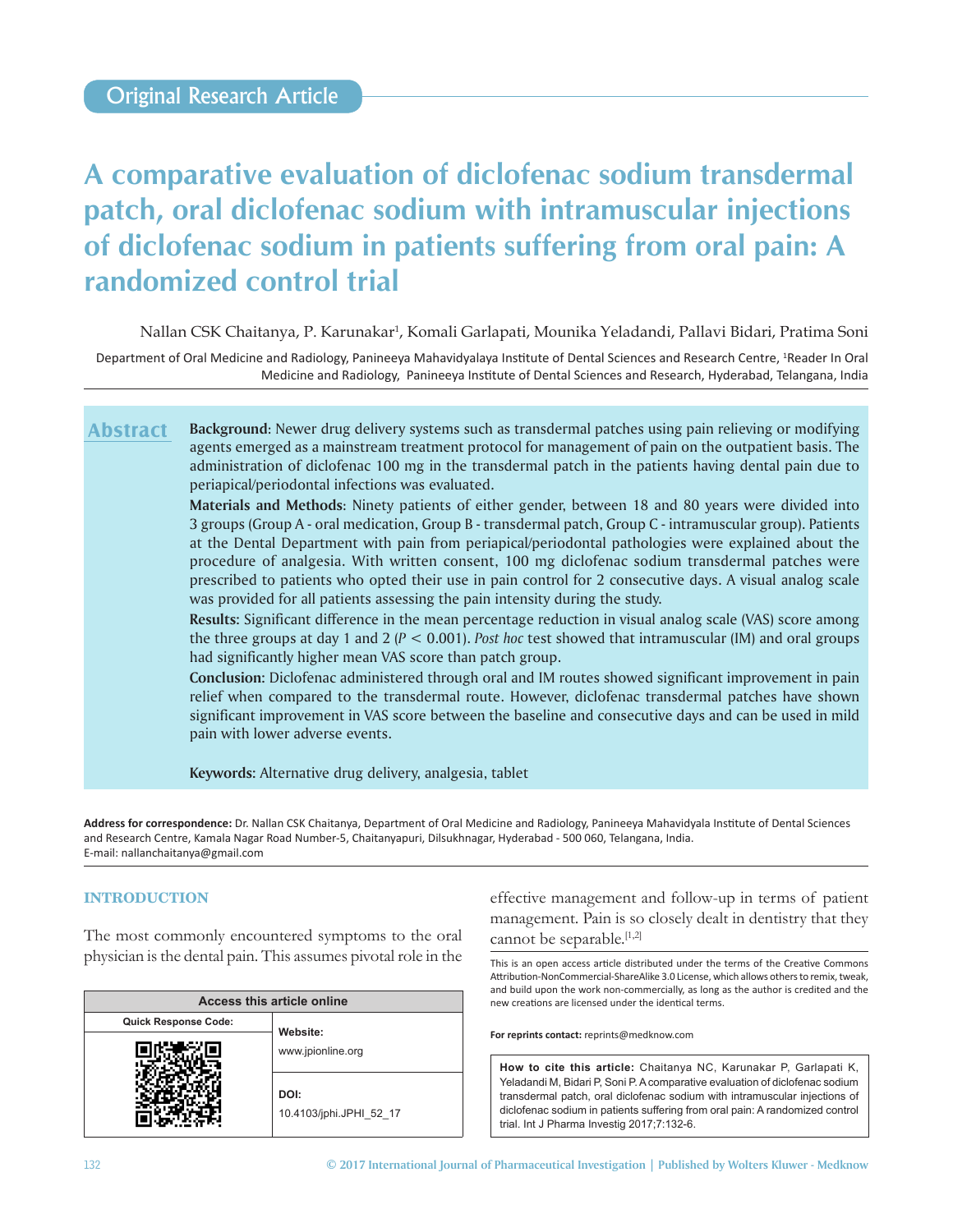The spurt in new drug discovery, dosage, and the delivery systems lead to employing such advancements from research to practice. The innovations had their effects immediately in the medical field, but somehow it was less rapid in dentistry. Evidence‑based clinical practice outcome have further enhanced their usage into the regular outpatient dental setup. The newer drug delivery systems have shown their advantage in being enhanced efficacy, better bioavailability with decreased adverse effects and also into the frequency of drug intake.[2] The expanded profile of nonsteroidal anti‑inflammatory drugs (NSAIDs) into the clinical practice with their overzealous usage lead to untoward adverse reactions in terms of cardiac, renal, and gastrointestinal toxicity to reduce such occurrences, innovative method of drug delivery systems or with a change in the pharmacological profiles of the drugs were employed. Prescription of gastroprotective medication along with NSAID had become a common practice.<sup>[2-6]</sup>

Diclofenac sodium which is an aryl acetic acid derivative exerts its action by blocking COX‑1 and COX‑2 enzymes thereby it has an inhibitory effect in the synthesis of the chemical mediators such as prostaglandin E2, D2, F2, and thromboxane A2.

Transdermal drug delivery, a local drug delivery system has gained populace in the recent time. They provide an advantage of controlled drug delivery at the local site, either over the skin or in the buccal mucosa in case of the oral cavity. The incidence of adverse drug reaction with them is mild and predictable with better patient compliance.

Transdermal patches ensure simple, painless procedure of drug usage even in patients with needle phobia. They are on par with sustainable plasma levels comparable with that of oral medication. With the local drug delivery method, hepatic first‑pass metabolism is bypassed. Offering increased flexibility in placing and removing the transdermal patch better patient compliance is achieved.[7,8]

This study was carried out to compare the efficacy of analgesia, occurrence of side effects from the drugs employed and patient compliance during the drug usage with diclofenac sodium trans dermal patch 100 mg, oral supplementation of diclofenac sodium 50 mg given as twice daily medication and intra muscular administration of 75 mg diclofenac sodium once daily for 2 days in patients having dental pain due to periapical or periodontal pathology.

A total sample of 90 subjects of either gender, between 18 and 80 years attending Department of Oral Medicine and Radiology with dental pain and who were willing to be part of the study were included and divided randomly into 3 groups based on their preference and priority of the route of administration of the drug. As this was a pilot study, a sample size of 90 was chosen according to recommendations by Isaac and Michael.[9]

The study was cleared by ethical clearance committee with necessary approvals. The subjects were informed thoroughly about the study and could withdraw from the study at their choice when there is no relief of pain with the medication. (Ethical clearance number: PMVIDSandRC/ IEC/OMR/PR 0051–15). This study was registered with clinical trial registry of United States with trial registry number NCT03221946. The groups included in the study were: [CONSORT checklist Figure 1].

- Group A that included 30 patients of either gender who were prescribed tablet Diclofenac sodium 50 mg orally twice daily for 2 days which is the preferred adult dose for dental pain disorders
- Group B which included thirty patients who were prescribed Diclofenac sodium 100 mg transdermal patch to equate the oral dosage of 50 mg that is given twice daily once daily for 2 days(SPARSH PHARMA). It is a transparent patch that gave sustained release of the drug for 24 h at the local site applied. A total number of 2 patches were given to each patient 1/day. The patches were applied at a hairless area on the left or right shoulders which were subsequently replaced the next day to another area of application to avoid contact dermatitis in the area of application
- Group C which included 30 patients of either gender who were given intra muscular injection of 75 mg which was the nearest available dosage to 100 mg availability in India at deltoid or gluteus muscle once daily for 2 days using sterile and aseptic precautions.

All the subjects were prescribed necessary antibiotics for a reduction in periapical/periodontal infections. The rescue medication tablet chosen was Paracetamol 325 mg, if any of the patients opted for further medication for pain relief. In addition, a visual analog scale was provided to all the subjects during their presentation to the hospital for two consecutive days for treatment. The scales were obtained in all the subjects individually assessing the intensity of pain after the medication intake during the study. Team of four doctors evaluated the patients in the study. Two physicians were assigned the task of data collection from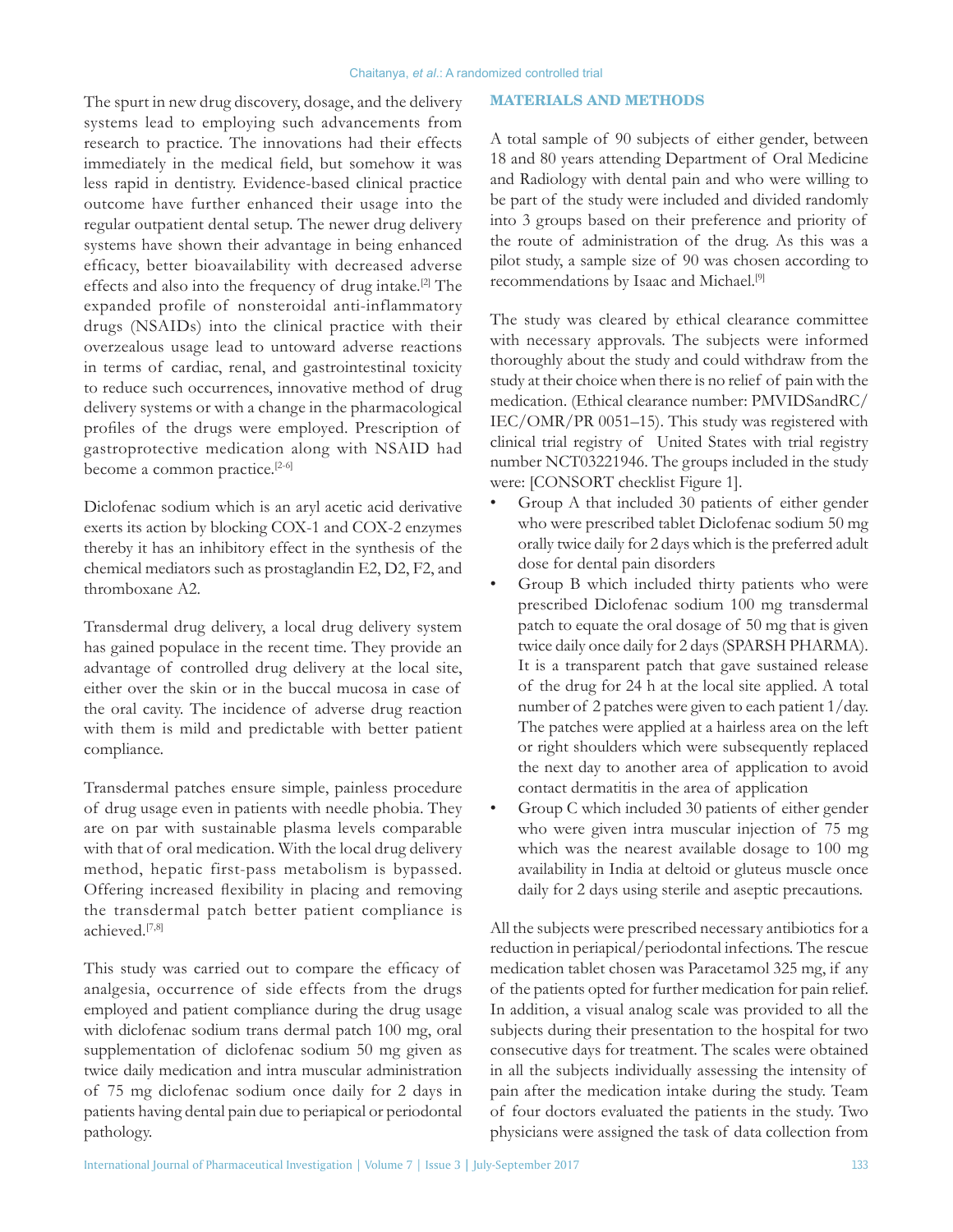



**Figure 1:** Requirement, allocation, and follow-up of participants

the study participants and assigning them into the group chosen by the patients themselves. Two physicians had evaluated the patient's visual analog scale (VAS) scores clinically and administered the necessary medication to the patients and rest of the doctors had evaluated the patients at each visit, making a note of interobserver variability. The enquiry of following adverse effects was noted for all three groups.

- Group A: Rash, Itch, Gastritis
- Group B: Rash at the delivery site, adherence of patch
- Group C: Pain at injection site, nerve palsy, hypersensitivity reactions.

The administration of rescue medication marked the end of the study in any individual. The data were then statistically evaluated using  SPSS version 18 (IBM Corporation). The value of  $P \le 0.05$  was considered statistically significant. The intra‑group analysis was performed using Repeated measures ANOVA with Bonferroni test. The inter‑group analysis was performed using ANOVA with *post hoc* Tukey's test.

#### **RESULTS**

**Distribution of three groups based on age and gender** Out of ninety patients from all the 3 groups, in the maximum number of patients fell in the age ranged between 18 and 28 (32.3%) which was statistically significant. A high number of males (58.1%) participated when compared to the female counterparts (41.9%) that were statistically significant [Table 1].

# **Comparison of the visual analog scale score at baselines, day 1 and day 2 in each intervention group**

Showed significant difference in the means of the score from baseline until day 2 in patch group  $(P < 0.001)$ . *Post hoc* test revealed that baseline had significantly higher mean VAS scores than day 1 and 2; although, no significant difference was seen between day 1 and 2. Similarly, there was also a statistical difference in the mean score from baseline to day 2 in intramuscular (IM) and oral group ( $P < 0.001$ ). A major difference lies in IM group in which, day 1 had higher mean VAS score than day 2, which recorded least scores compared to the other 2 groups. The baseline scores were higher in IM group due to the increased pain perception psychologically by the patients and preference route of drug administration in the form of injection by the patient for immediate relief from pain.

The oral group had significantly higher mean VAS scores than day 1 followed by day 2. Similar to IM group but slightly higher VAS scores on day 2 than scores of day 2 in IM group. Nevertheless, patch group showed higher VAS scores at day 2 when compared to both other groups [Table 2].

At the baseline, there was marked variation in the mean VAS score in all 3 groups at baseline (*P* < 0.001). *Post hoc* test showed that IM group had highest mean VAS score followed by Patch with least being an oral group. Day 1 showed a significant difference in the mean VAS score among the three groups (*P* < 0.001). *Post hoc* test showed that patch group had highest mean VAS score followed by IM group with least being an oral group. Day 2 showed a significant difference in the mean VAS score among the three groups  $(P \le 0.001)$ . *Post hoc* test showed that patch group had significantly higher mean VAS score than oral and IM groups. No significant difference in the mean VAS scores between oral and IM group.

There was a significant difference in the mean percentage reduction in VAS score among the three groups at day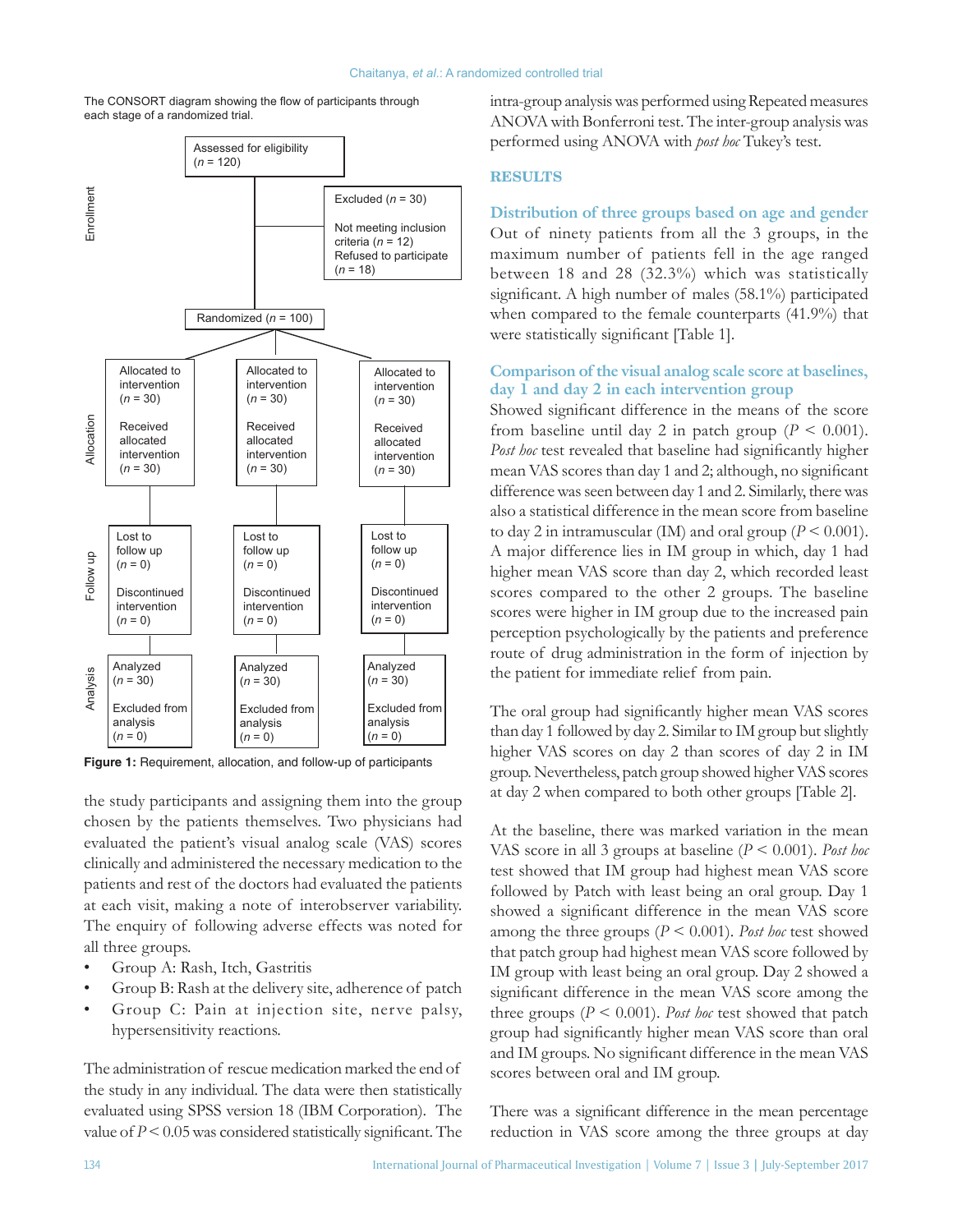1 (*P*<0.001). *Post hoc* test showed that IM and oral groups had significantly higher mean VAS score than Patch group. There was a significant difference in the mean percentage reduction in VAS score among the three groups at day  $2 (P \le 0.001)$ . *Post hoc* test showed that IM and oral groups had significantly higher mean VAS score than patch group [Table 3].

#### **DISCUSSION**

NSAIDS are common prescription drugs for analgesia. In the recent years, with evidence on their overzealous usage and potential side effects had led to a search for a better alternative or modifications in the drug delivery mechanism. Rapid strides were made to reduce the incidence of side effects without compromising their efficacy. Once such ingress was topical NSAID delivery systems in health-care setting.[10]

NSAIDS when administered systemically, have been implicated in various adverse drug events due to their

| Table 1: Distribution of three groups based on age and |  |  |  |  |
|--------------------------------------------------------|--|--|--|--|
| gender                                                 |  |  |  |  |

|           | <b>Group</b>   |           |             |    |  |
|-----------|----------------|-----------|-------------|----|--|
|           | Patch, $n$ $%$ | IM, n (%) | Oral, n (%) |    |  |
| Age range |                |           |             |    |  |
| $18 - 28$ | 11 (34.4)      | 8(29.6)   | 10(32.3)    | 29 |  |
| 29-39     | 8(25.0)        | 11 (40.7) | 5(16.1)     | 24 |  |
| $40 - 49$ | 7(21.9)        | 6(22.2)   | 7(22.6)     | 20 |  |
| 50-59     | 4(12.5)        | 2(7.4)    | 8(25.8)     | 14 |  |
| 60-69     | 2(6.3)         | 0         | 1(3.2)      | 3  |  |
| Sex       |                |           |             |    |  |
| Female    | 11 (34.4)      | 14 (51.9) | 13 (41.9)   |    |  |
| Male      | 21 (65.6)      | 13 (48.1) | 18(58.1)    |    |  |
| Total     |                |           |             | 90 |  |

IM: Intramuscular injection, *n*: Number of patients

#### **Table 2: Comparison of visual analog scale score at baselines, day 1 and day 2 in each intervention group showed**

| <b>Group</b> | <b>VAS</b> | <b>Mean</b> | SD   | P                          | <b>Post hoc</b><br>test |  |
|--------------|------------|-------------|------|----------------------------|-------------------------|--|
| Patch        | Baseline   | 6.47        | 1.81 | $\leq 0.001$ ; significant | B > 1,2                 |  |
|              | Day 1      | 4.28        | 1.76 |                            |                         |  |
|              | Day 2      | 4.06        | 1.74 |                            |                         |  |
| <b>IM</b>    | Baseline   | 8.30        | 2.02 | $<$ 0.001; significant     | B > 1 > 2               |  |
|              | Day 1      | 3.03        | 1.84 |                            |                         |  |
|              | Day 2      | 0.96        | 1.37 |                            |                         |  |
| Oral         | Baseline   | 4.05        | 1.69 | $<$ 0.001; significant     | B > 1 > 2               |  |
|              | Day 1      | 1.50        | 1.38 |                            |                         |  |
|              | Day 2      | 1.02        | 1.26 |                            |                         |  |

VAS: Visual analog scale, SD: Standard deviation, IM: Intramuscular injection, B: Bonferroni inference

inherent mechanism of inhibiting prostaglandin synthesis thereby disrupting the general physiologic system.<sup>[11]</sup> Thus, the advantage of local drug application provided an alternative system of administration which may be beneficial in reducing the unfavorable reactions to a certain extent than the oral-systemic of drug delivery.<sup>[12]</sup> In addition, topical usage has the direct access, to the local area, controlled release, and ease of application leading to good adherence outcome and sustained plasma concentration.[13]

In the present study, there was a significant reduction in pain on day 2 when compared to day 1 in oral group and IM group. However, such significance was not found on day 1 and 2 in case of transdermal patch group. Bachalli *et al*. did a study in terms of pain reduction following extraction of third molars wherein oral administration of diclofenac sodium had shown a significant reduction in pain when compared to that administered transdermally. However, there was no statistical difference in the VAS score among the two routes.[1]

In the present study, there was statistically significant pain reduction in oral and IM groups when compared to transdermal patch group. Patches have shown good improvement in cases of mild pain. Predel *et al*. advocated diclofenac in the form of patches in cases of soft tissue injuries. They concluded that the patches were efficacious in blunt trauma.<sup>[14]</sup> Although parenteral drug delivery offers benefits like better accessibility to circulation and better absorption, these benefits go hand in hand with a rapid reduction of drug levels in the circulation.<sup>[15,16]</sup>

Hemant Bhaskar *et al*., concluded in a study on the orthodontic patient group having pain following premolar extractions. In the study, transdermal patches of diclofenac sodium of 100 mg, used as single application per day had given similar relief from pain as oral 150 mg tablets of the same drug. It was demonstrated that trans dermal patch drug delivery was found to be on par in efficacy with oral diclofenac supplementation in pain reduction. Over a half who had tablets orally had reduced pain over a day. The subjects who were prescribed transdermal patches had 65% reduction of pain during the immediate 2 postoperative days.<sup>[17]</sup>

The limitation that was observed with transdermal patches during the study was the ability of the patch to adhere to

| Table 3: Percentage reduction of pain on day 1 and day 2 |
|----------------------------------------------------------|
|----------------------------------------------------------|

| <b>Percentage reduction</b> |                | Group          |                |                |                |                |                                                  | <b>Post hoc test</b>                           |
|-----------------------------|----------------|----------------|----------------|----------------|----------------|----------------|--------------------------------------------------|------------------------------------------------|
|                             | <b>Patch</b>   |                | ١N             |                | Oral           |                |                                                  |                                                |
|                             | <b>Mean</b>    |                | <b>Mean</b>    | SD             | <b>Mean</b>    | SD             |                                                  |                                                |
| Day<br>Day 2                | 35.93<br>38.91 | 19.32<br>19.88 | 60.74<br>87.01 | 24.61<br>17.54 | 69.69<br>80.02 | 23.85<br>21.93 | $<$ 0.001; significant<br>$<$ 0.001; significant | $IM$ , oral $>$ patch<br>$IM$ , oral $>$ patch |

IM: Intramuscular injection, SD: Standard deviation